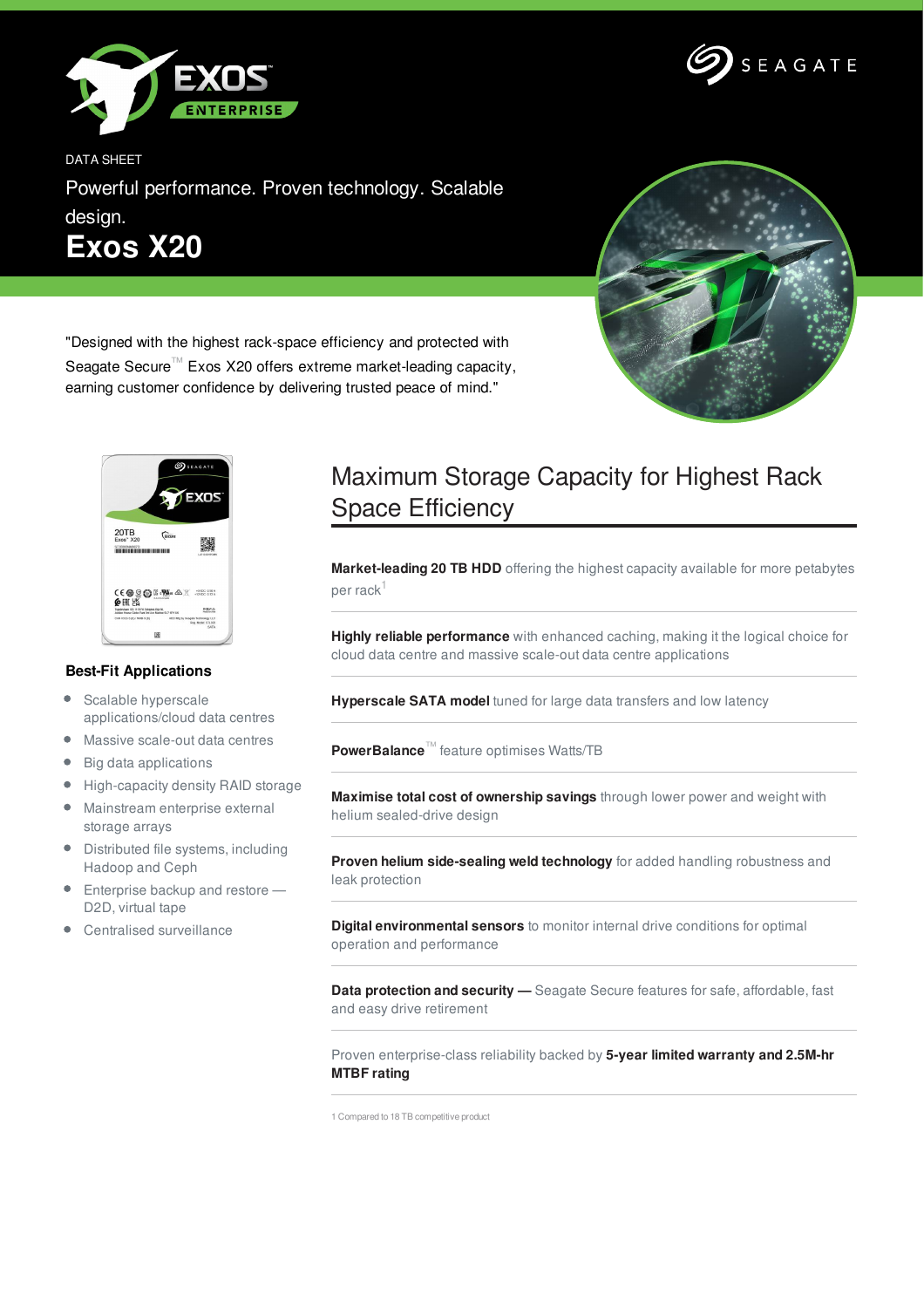



| Specifications                                          | SATA 6 Gb/s                     | SAS 12Gb/s                      | SATA 6 Gb/s                     | 12 Gb/s SAS                     |
|---------------------------------------------------------|---------------------------------|---------------------------------|---------------------------------|---------------------------------|
| Capacity                                                | 20 TB                           | 20 TB                           | 18 TB                           | 18 TB                           |
| Standard Model FastFormat™ (512e/4Kn)                   | ST20000NM007D                   | ST20000NM002D                   | ST18000NM003D                   | ST18000NM000D                   |
| SED Model FastFormat (512e/4Kn) <sup>1,2</sup>          | ST20000NM000D                   | ST20000NM003D                   | ST18000NM004D                   | ST18000NM001D                   |
| SED-FIPS FastFormat (512e/4Kn) <sup>1,2</sup>           |                                 | ST20000NM005D                   |                                 | ST18000NM002D                   |
| Features                                                |                                 |                                 |                                 |                                 |
| Helium Sealed-Drive Design                              | Yes                             | Yes                             | Yes                             | Yes                             |
| Conventional Magnetic Recording (CMR)                   | Yes                             | Yes                             | Yes                             | Yes                             |
| Protection Information (T10 DIF)                        |                                 | Yes                             |                                 | Yes                             |
| <b>SuperParity</b>                                      | Yes                             | Yes                             | Yes                             | Yes                             |
| Low Halogen                                             | Yes                             | Yes                             | Yes                             | Yes                             |
| PowerChoice didle Power Technology                      | Yes                             | Yes                             | Yes                             | Yes                             |
| PowerBalance "Power/Performance Technology              | Yes                             | Yes                             | Yes                             | Yes                             |
| Hot-Plug Support <sup>3</sup>                           | Yes                             | Yes                             | Yes                             | Yes                             |
| Cache, Multi-segmented (MB)                             | 256                             | 256                             | 256                             | 256                             |
| Organic Solderability Preservative                      | Yes                             | Yes                             | Yes                             | Yes                             |
| RSA 3072 Firmware Verification (SD&D)                   | Yes                             | Yes                             | Yes                             | Yes                             |
| Reliability/Data Integrity                              |                                 |                                 |                                 |                                 |
| Mean Time Between Failures (MTBF, hours)                | 2,500,000                       | 2,500,000                       | 2,500,000                       | 2,500,000                       |
| Reliability Rating @ Full 24×7 Operation (AFR)          | 0.35%                           | 0.35%                           | 0.35%                           | 0.35%                           |
| Non-recoverable Read Errors per Bits Read               | 1 sector per 10E15              | 1 sector per 10E15              | 1 sector per 10E15              | 1 sector per 10E15              |
| Power-On Hours per Year (24×7)                          | 8,760                           | 8,760                           | 8,760                           | 8,760                           |
| 512e Sector Size (Bytes per Sector)                     | 512                             | 512, 520, 528                   | 512                             | 512, 520, 528                   |
| 4Kn Sector Size (Bytes per Sector)                      | 4,096                           | 4,096, 4,160, 4,224             | 4,096                           | 4,096, 4,160, 4,224             |
| Limited Warranty (years)                                | 5                               | 5                               | 5                               | 5                               |
| Performance                                             |                                 |                                 |                                 |                                 |
| Spindle Speed (RPM)                                     | 7,200 RPM                       | 7,200 RPM                       | 7,200 RPM                       | 7,200 RPM                       |
| Interface Access Speed (Gb/s)                           | 6.0, 3.0                        | 12.0, 6.0, 3.0                  | 6.0, 3.0                        | 12.0, 6.0, 3.0                  |
| Max. Sustained Transfer Rate OD (MB/s, MiB/s)           | 285/272                         | 285/272                         | 285/272                         | 285/272                         |
| Random Read/Write 4K QD16 WCD (IOPS)                    | 168/550                         | 168/550                         | 168/550                         | 168/550                         |
| Average Latency (ms)                                    | 4.16                            | 4.16                            | 4.16                            | 4.16                            |
| Interface Ports                                         | Single                          | Dual                            | Single                          | Dual                            |
| Rotation Vibration @ 20-1500 Hz (rad/sec <sup>2</sup> ) | 12.5                            | 12.5                            | 12.5                            | 12.5                            |
| POWER CONSUMPTION                                       |                                 |                                 |                                 |                                 |
| Idle A (W) Average                                      | 5.4 W                           | 5.8 W                           | 5.4 W                           | 5.8 W                           |
| Max Operating, Random Read/Write 4K/16Q (W)             | 9.4, 6.4                        | 9.8, 7.0                        | 9.4, 6.4                        | 9.8, 7.0                        |
| Power Supply Requirements                               | +12 V and $+5$ V                | +12 V and $+5$ V                | +12 V and $+5$ V                | +12 V and $+5$ V                |
| Environmental                                           |                                 |                                 |                                 |                                 |
| Temperature, Operating (°C)                             | $5^{\circ}$ C - 60 $^{\circ}$ C | $5^{\circ}$ C - 60 $^{\circ}$ C | $5^{\circ}$ C – 60 $^{\circ}$ C | $5^{\circ}$ C – 60 $^{\circ}$ C |
| Vibration, Non-operating: 2 to 500 Hz (Grms)            | 2.27                            | 2.27                            | 2.27                            | 2.27                            |
| Shock, Operating 2 ms (Read/Write) (Gs)                 | 40                              | 40                              | 40                              | 40                              |
| Shock, Non-operating 2 ms (GS)                          | 200                             | 200                             | 200                             | 200                             |
| Physical                                                |                                 |                                 |                                 |                                 |
| Height (in/mm, max) <sup>4</sup>                        | 1.028 in/26.1 mm                | 1.028 in/26.1 mm                | 1.028 in/26.1 mm                | 1.028 in/26.1 mm                |
| Width (in/mm, max) <sup>4</sup>                         | 4.01 in/101.85 mm               | 4.01 in/101.85 mm               | 4.01 in/101.85 mm               | 4.01 in/101.85 mm               |
|                                                         | 5.787 in/147 mm                 | 5.787 in/147 mm                 | 5.787 in/147 mm                 | 5.787 in/147 mm                 |
| Depth (in/mm, max) <sup>4</sup><br>Weight (gm/lb)       | 670 g/1.477 lb                  | 670 g/1.477 lb                  | 670 g/1.477 lb                  | 670 g/1.477 lb                  |
| Carton Unit Quantity                                    | 20                              | 20                              | 20                              | 20                              |
| Cartons per Pallet / Cartons per Layer                  | 40/8                            | 40/8                            | 40/8                            | 40/8                            |
|                                                         |                                 |                                 |                                 |                                 |

1 FastFormat models ship in 512e format state. When switching from 512e to 4Kn by executing the FastFormat routine, all data on the drive will be deleted. Note that data must be aligned to 4K sectors to see improved performance in 4Kn format.

2 Self-Encrypting Drives (SED) and FIPS 140-3 Validated drives available through franchised authorised distributors. May require TCG-compliant host or controller support.

3 Supports Hotplug operation per Serial ATA Revision 3.3 specification

4 These base deck dimensions conform to the Small Form Factor Standard (SFF-8301) found at <https://www.snia.org/sff.>. For connector-related dimensions, see SFF-8323.